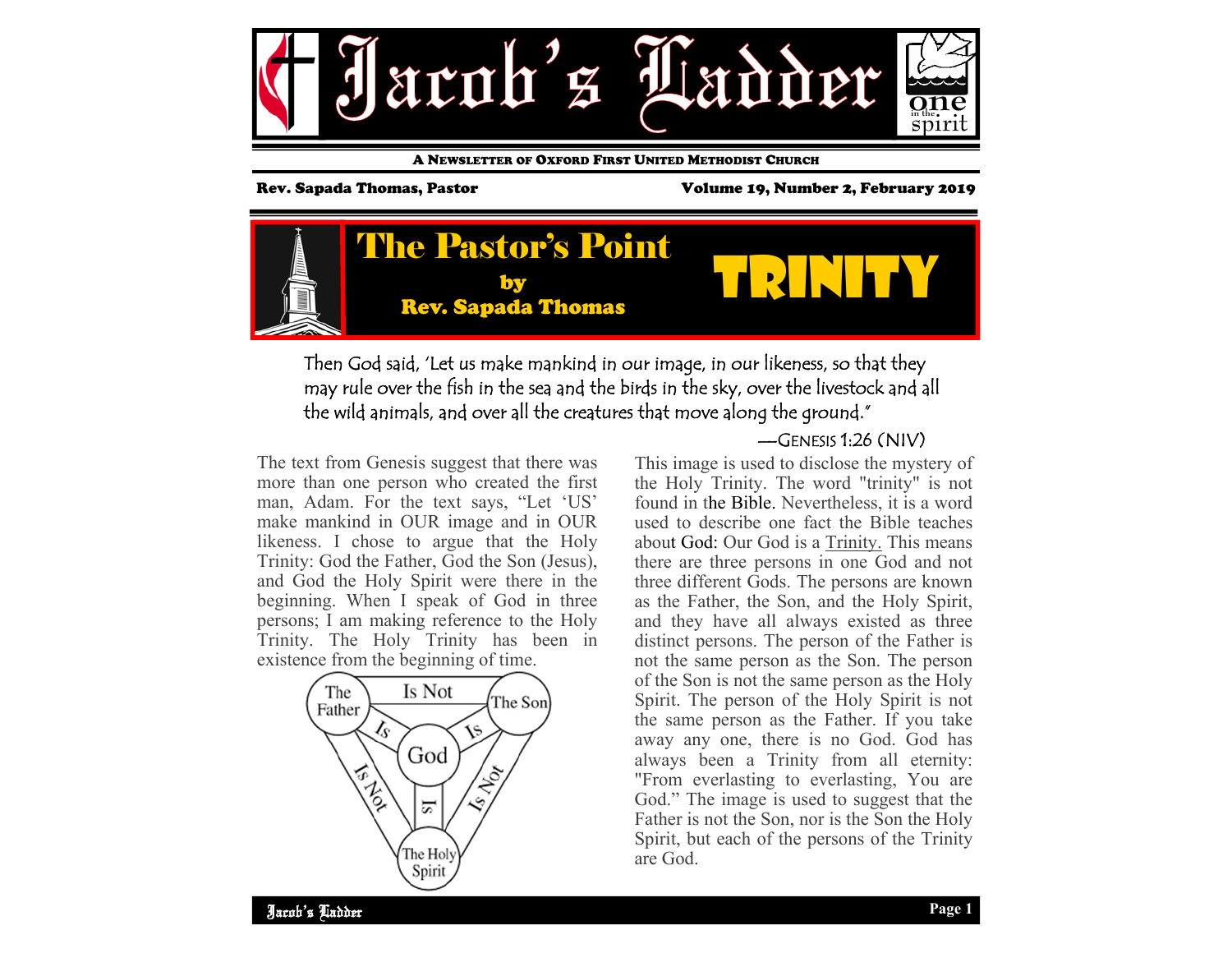But how can that be? Early church leaders developed a phrase that helped describe the Trinity: *Perichorsesis*. *Perichoresis* is a Greek word, as Brother Fred Spearman will tell you "I Love Greek words." (Smile Fred!!!!!) It's made by a combination of two words: *Chora*, a noun which means "space" and the verb form, *chorein*, which means to make space, and *peri* which means "around". So *perichoresis*, roughly translated, means to make space around. More specifically, it refers to the way in which someone or something makes space around itself for others or something else. One simple way to describe *perichoresis* theologically is to call it the idea of God's mutual indwelling. God can be both in Godself and also in us, for example. In a more active sense, it is the idea of God moving in and through someone or something. It suggests the idea of a dance. In other words, God the Father, God the Son, and God the Holy Spirit dance together to make room for each other with each other's attributes. So: *Perichoresis* is used to describe theologically the divine dance of the three Persons of the Trinity. Father, Son and Holy Spirit make room for each other, move in and through one another, dance with one another, in such a way that creates a mutual indwelling while still maintaining space for each individually.

Why is this important? It helps us understand how there can be three God's that make one. For example, we understand how the Trinity works in our prayers: We pray to God the Father, in the name of God the Son, through the power of God the Holy Spirit.

**The Point: The next time we pray we should sense the POWER of the dance of the Trinity, dancing in our lives and answering our prayers.** 



PICTURED ABOVE: On January 26, 2019, the Oxford First United Methodist Women<br>met to jumpstart their unit for the upcoming year. Officers were elected and plans were<br>made for the coming year. "Keep an eye on us, we are on t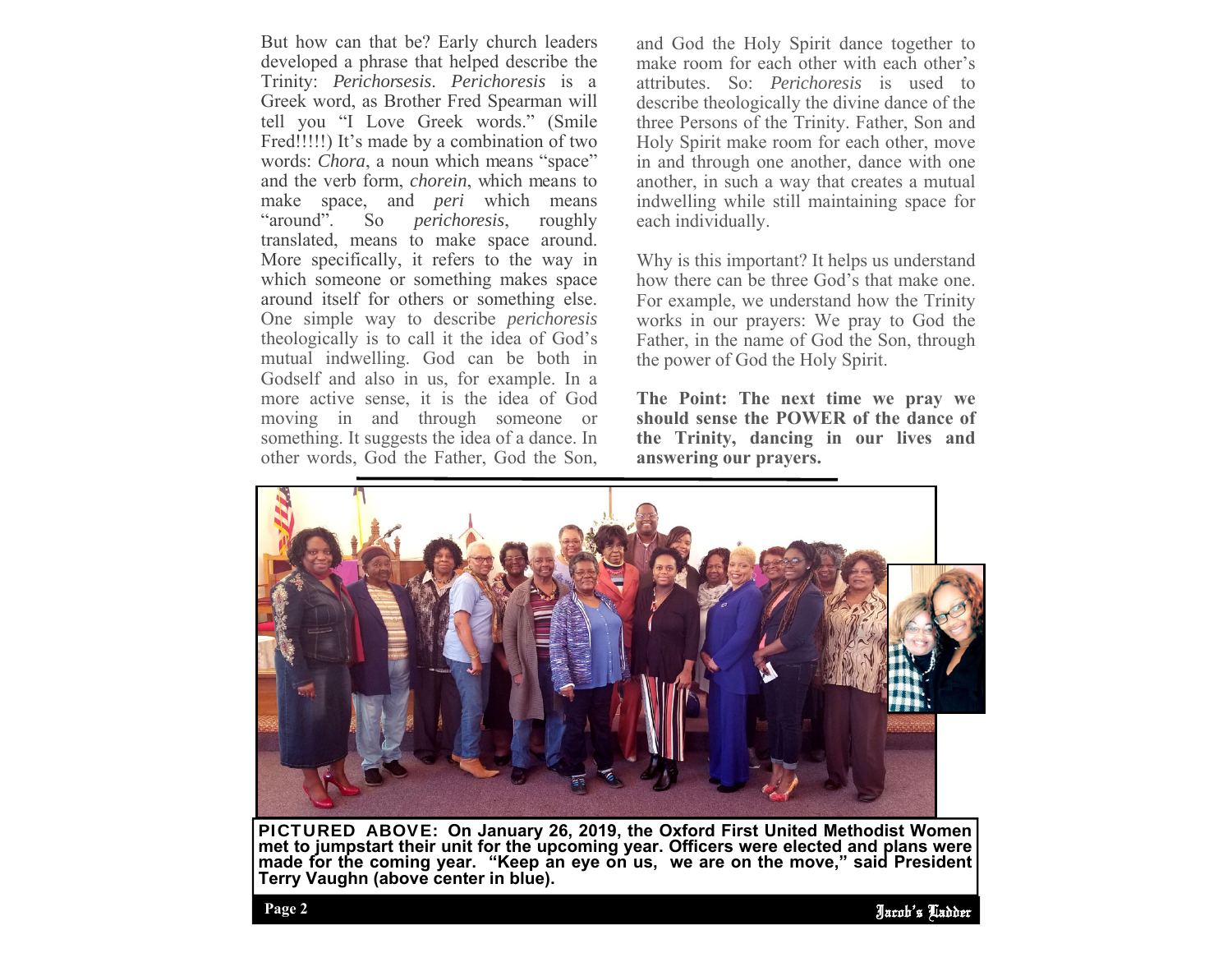## Congratulations from Oxford First



Our very own Greek Marion (left) and the Oxford Lady Chargers Middle<br>School Basketball team were Basketball recognized for an undefeated season. Congratulations to Greek and her teammates!

Also, Congratulations to Barbara Wortham (right) who was honored as one of the the Teachers of the Month by the colleagues in her building. She, along with eight other outstanding educators were recognized at the January 28, 2019 Oxford School Board



### Christening Ceremony



PICTURED ABOVE: On January 13, 2019, a Christening Ceremony was held for Little Miss Nyla Grace Thompson (above center with mother, Vantessa Thompson). Pictured also (I. to r.) Jimmie Nell Smith, Pastor Thomas, brother Jos

Page 2 Jacob's Ladder Jacob's Ladder **Page 3 Page 3**